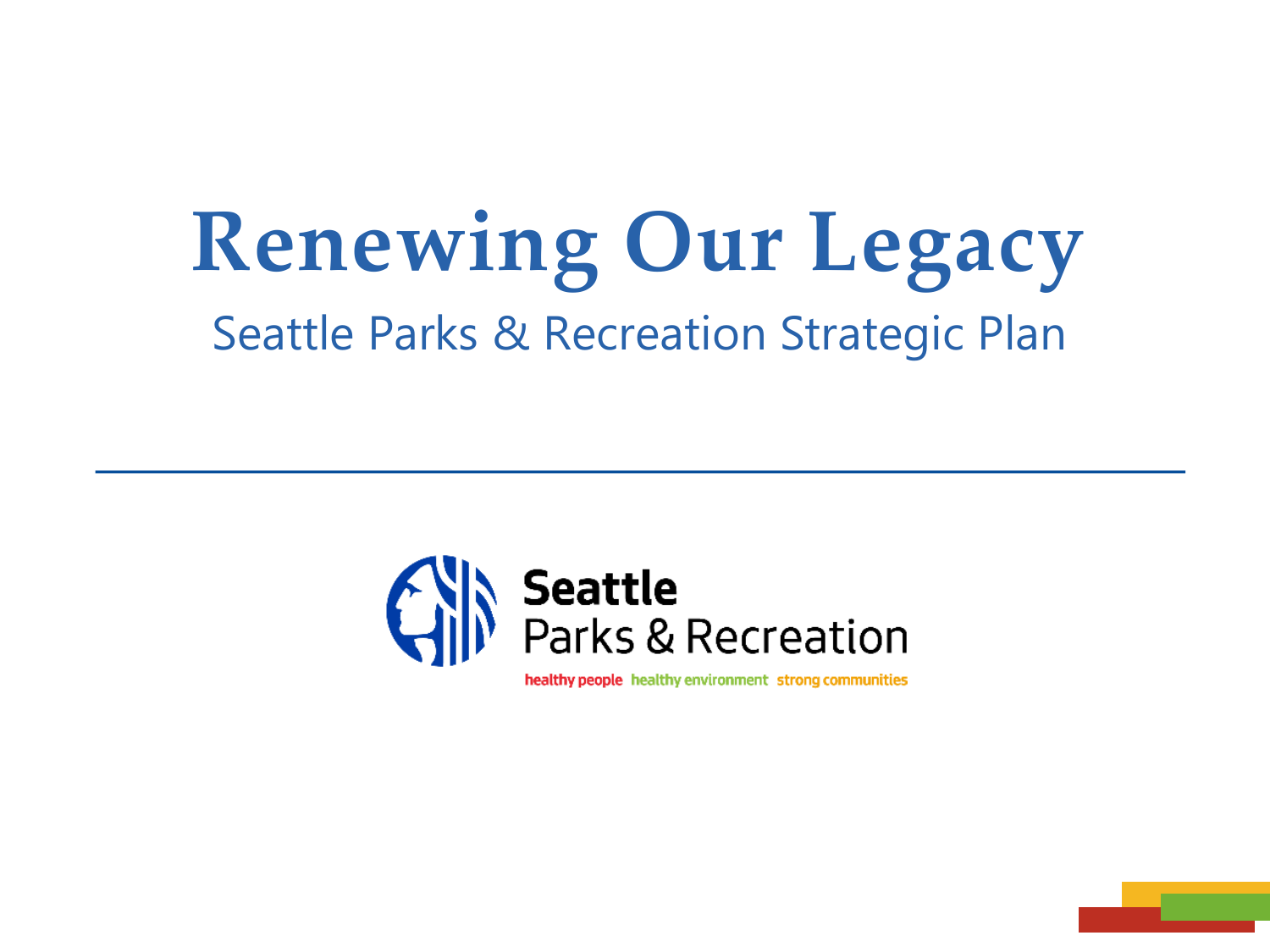### **What is the Plan?**

- Long-Range Planning Tool Determines service gaps, analyzes population growth & recreation participation trends, identifies opportunities for improvements
- Visionary defines values, goals and needs for future facilities and programming
- Guide policy document, programs & investments for next 12-plus years
- Overarching Plan guiding financing, capital projects, programs & property acquisition
- Engagement opportunities for public to weigh in on future of SPR
- Provides clarification of SPR values for informing future decisions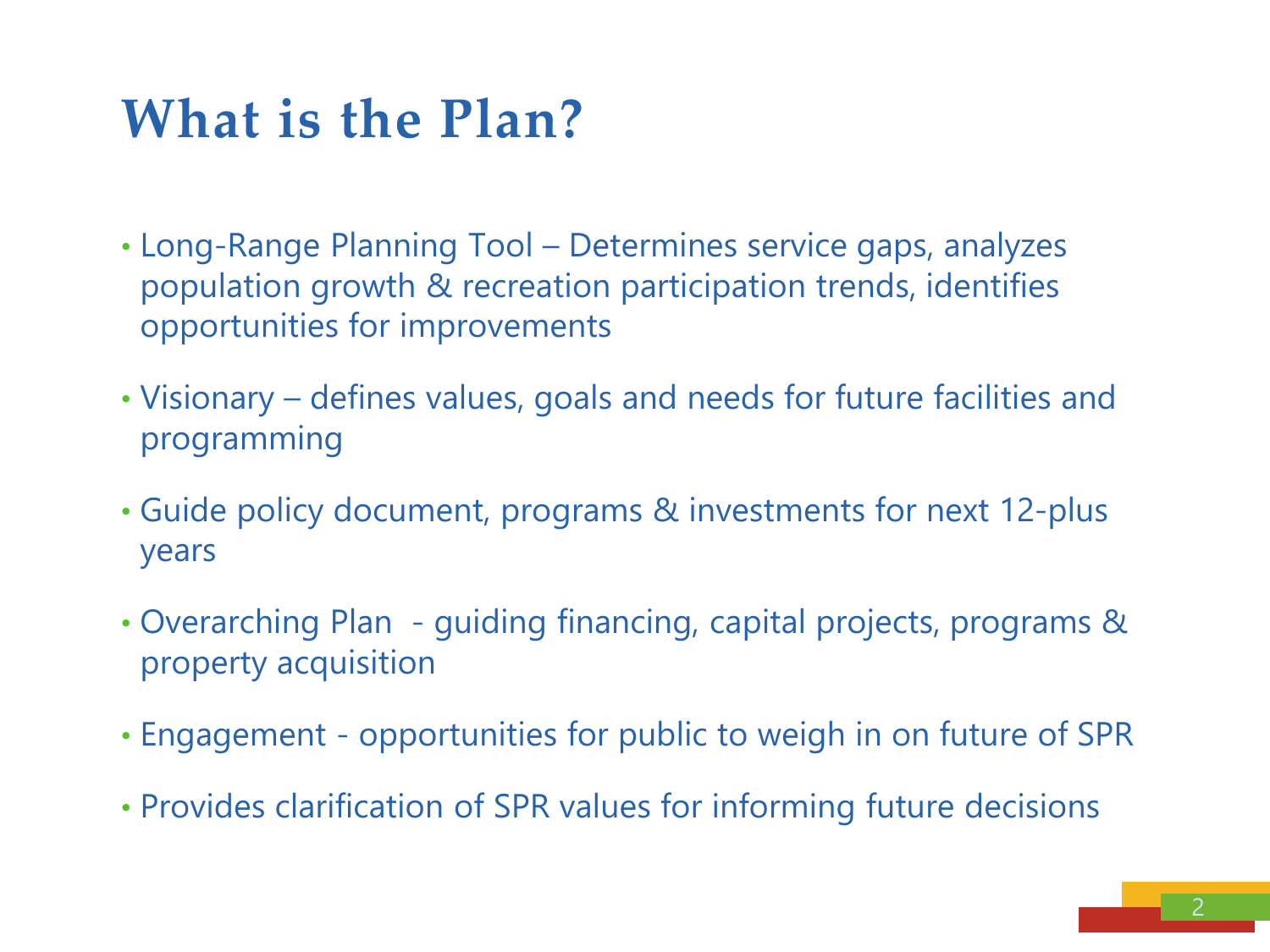#### **What isn't in the Plan?**

- Open Space Gap Analysis *(Completed 2017 Open Space Plan)*
- Asset Management Plan (Completed as Part of Park District Capital Improvement Planning)
- Financial Plan or Budget Implementation Plan 2<sup>nd</sup> Park District Financial Plan developed next
- Facility Management Plans (e.g. Best Management Practices)
- Detailed park or building designs or specific recreation programming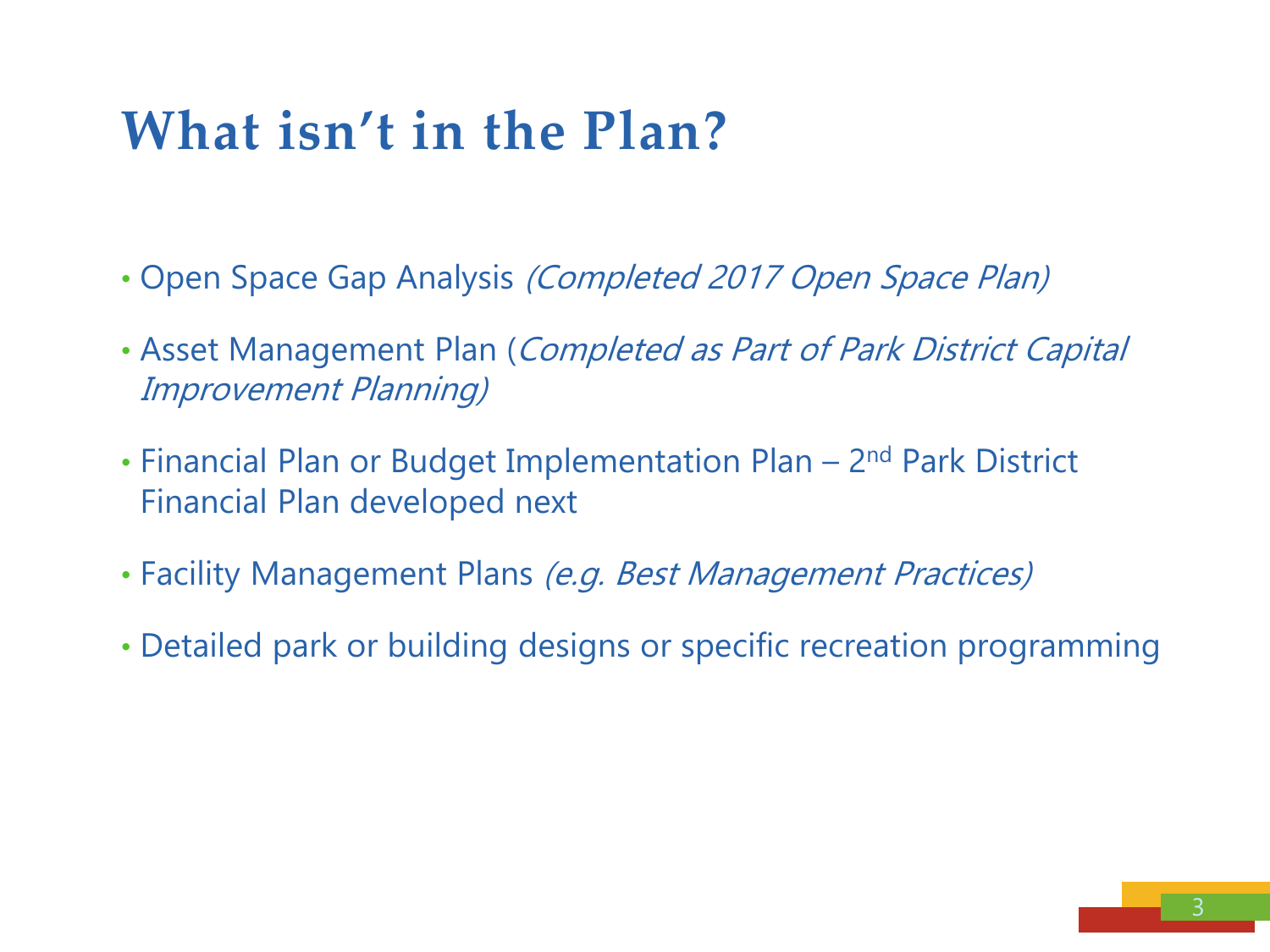## **Planning Context**

| 1990                  | 1994                                              | 2000                                 | 2001         | 2006                                                | 2011                                  | 2014                                                      | 2016                          | 2016                                     | 2017                                    | 2018-19                                  | 2021                                          | 2023                                     |
|-----------------------|---------------------------------------------------|--------------------------------------|--------------|-----------------------------------------------------|---------------------------------------|-----------------------------------------------------------|-------------------------------|------------------------------------------|-----------------------------------------|------------------------------------------|-----------------------------------------------|------------------------------------------|
| Growth Management Act | Seattle<br>Plan City of<br>Comprehensive<br>First | and Recreation Plan<br>Seattle Parks | Gap Analysis | Gap Analysis<br><mark>න්</mark><br>Development Plan | Gap Analysis<br>ಹ<br>Development Plan | Park District<br>Parks Legacy Plan & formation of Seattle | Study<br>Demand<br>Recreation | Comprehensive Plan Update (Seattle 2035) | Plan<br>Open Space<br>and<br>2017 Parks | Plan<br>Our Legacy Strategic<br>Renewing | Next Financial Plan for Seattle Park District | Open Space Plan Update<br>Next Parks and |

#### **Planning Timeline**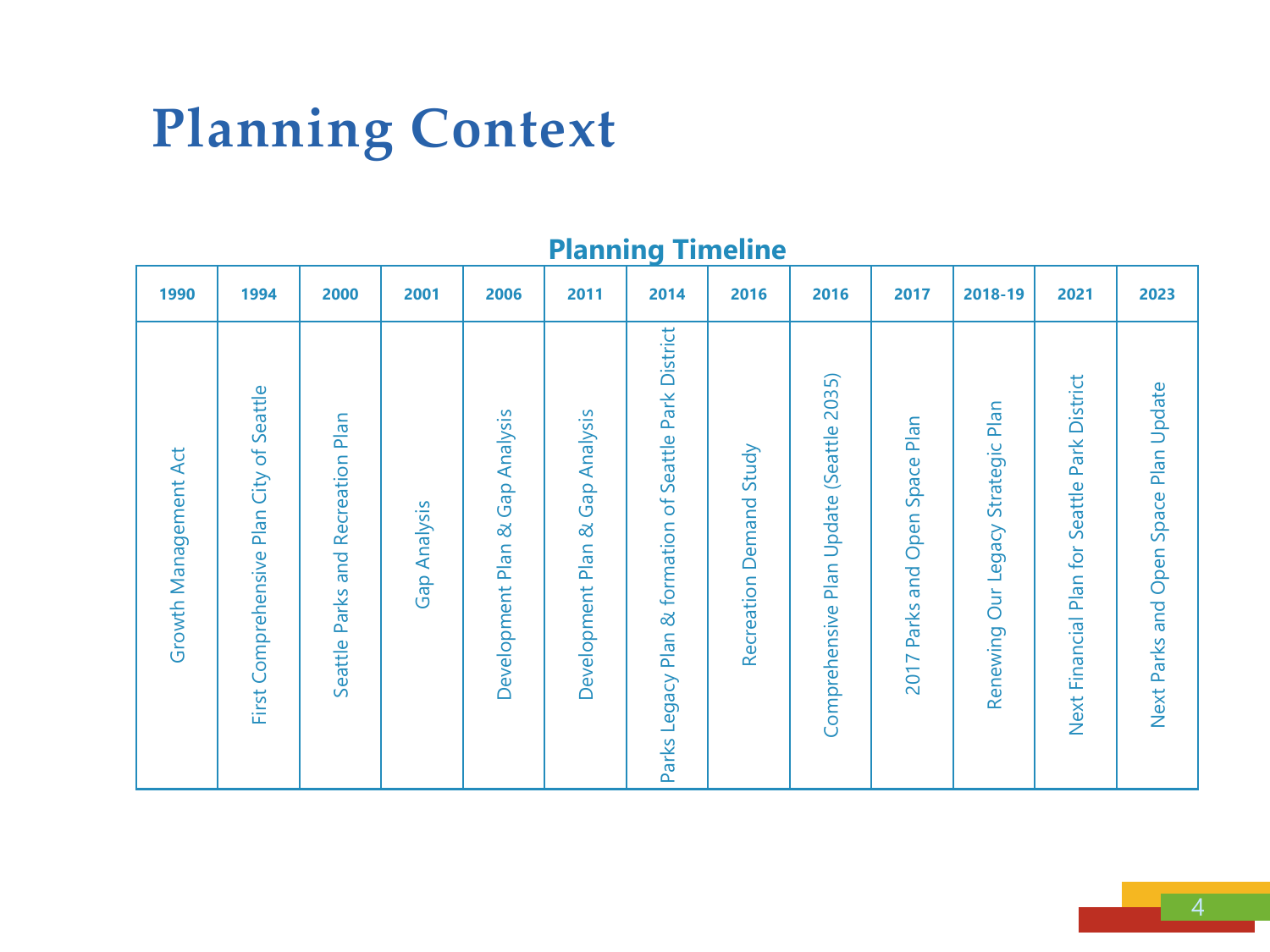## **Planning Context**

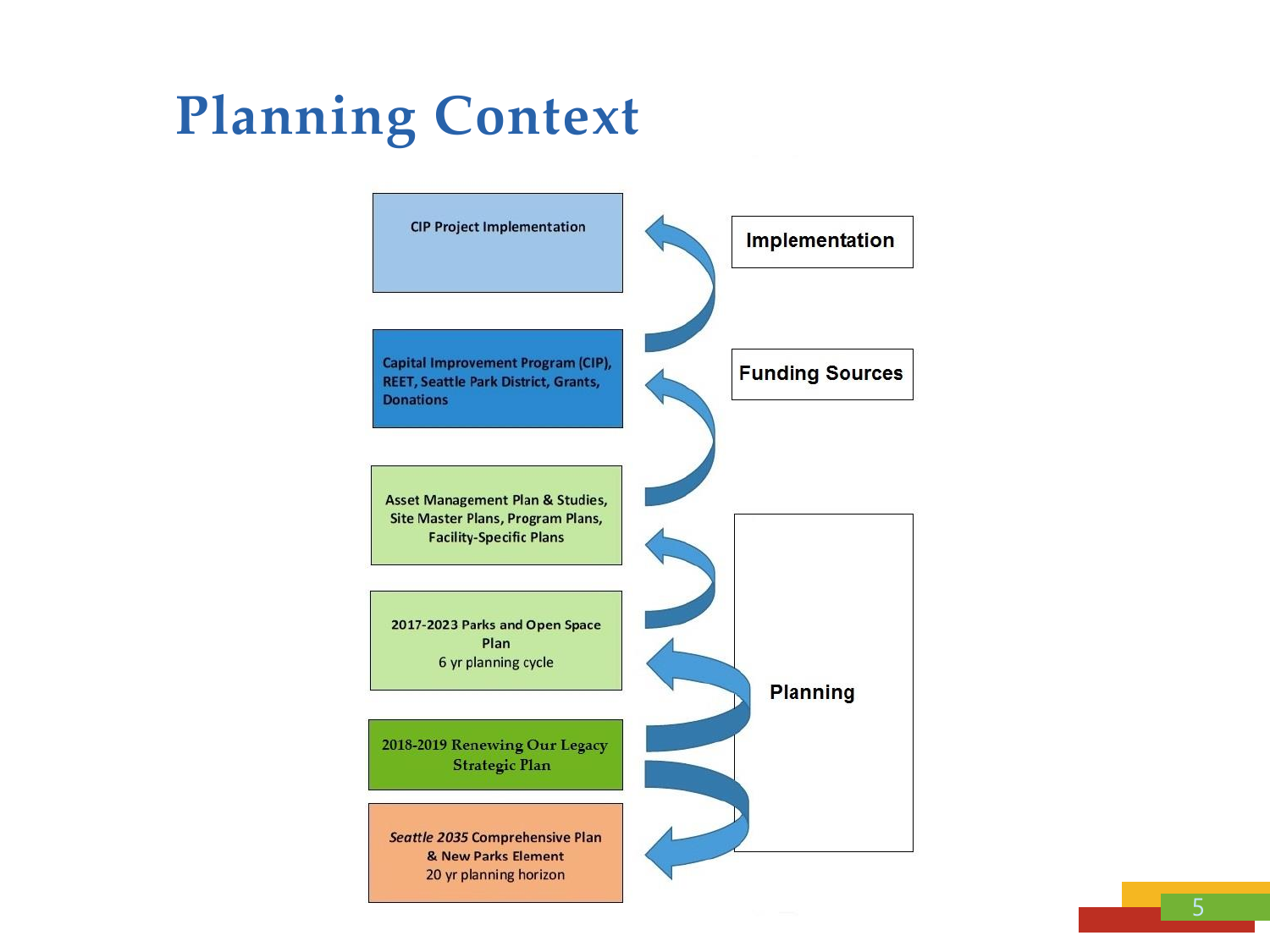### **Population & Economic Trends**



Estimated Population by Generation 2006-2016

3.9 percent of Seattle Millennial households earn \$350,000 or more, tied with Silicon Valley for 4th percentage of cities in the United States. (Source: Zillow)

\$80,349: Seattle's median income as of 2015, an almost-\$10,000 increase over 2014. (Source: U.S. Census Bureau)

20 percent of Seattle households earn more than \$150,000 per year. (Source: U.S. Census Bureau)

#### Record number of newcomers, again

2016 marks the third consecutive year that a record number of people moved to King County from out of state, based on driver's license data. The old record, set in 1990, held for 24 years before it was broken in 2014. Consecutive record-



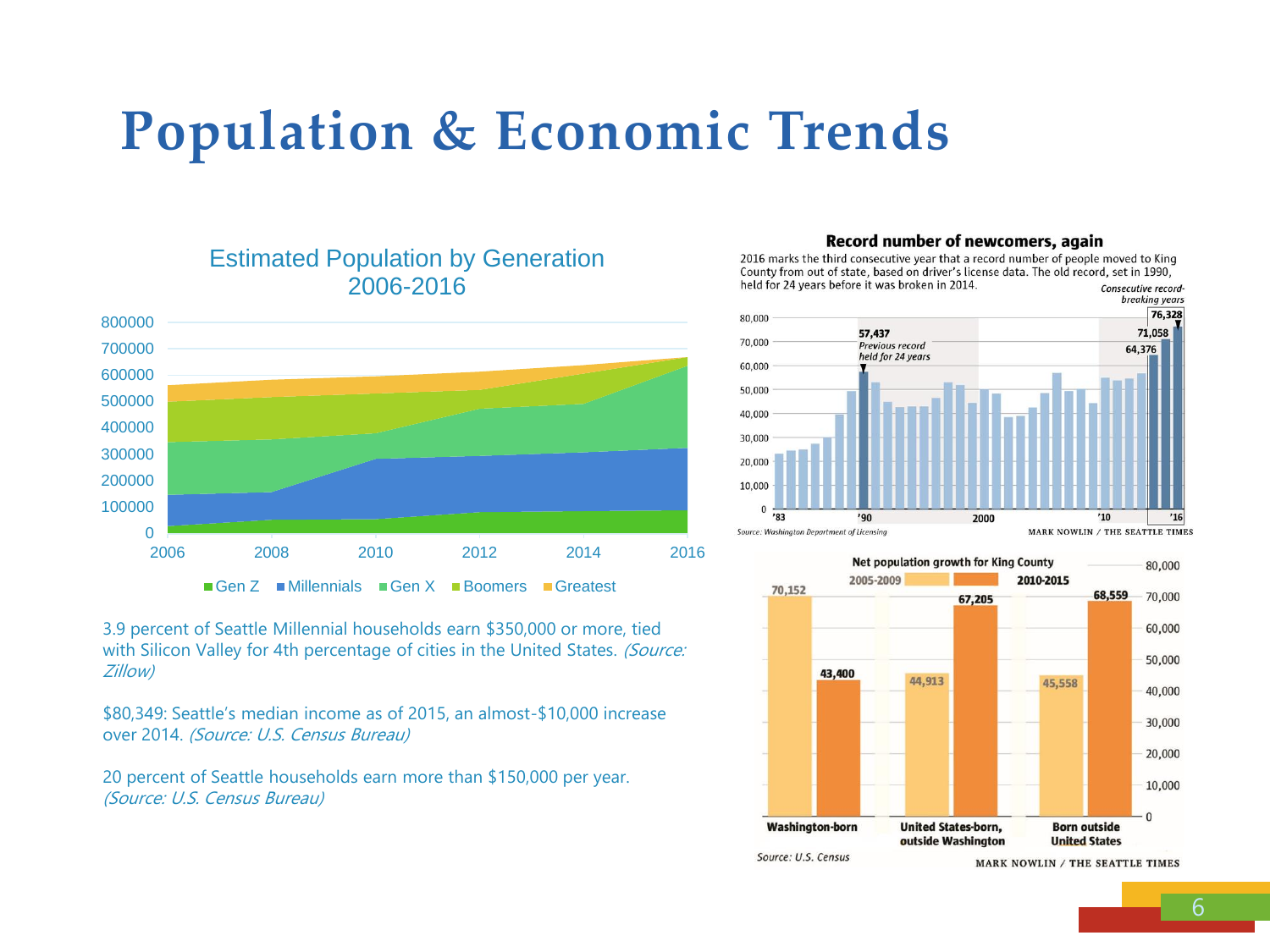### **Population & Economic Trends**

#### • Seattle Population Trends



#### Households & Population

Households Total Population



Source: Quinn Thomas in partnership with DHM Research and the University of Washington Continuum College

MARK NOWLIN / THE SEATTLE TIMES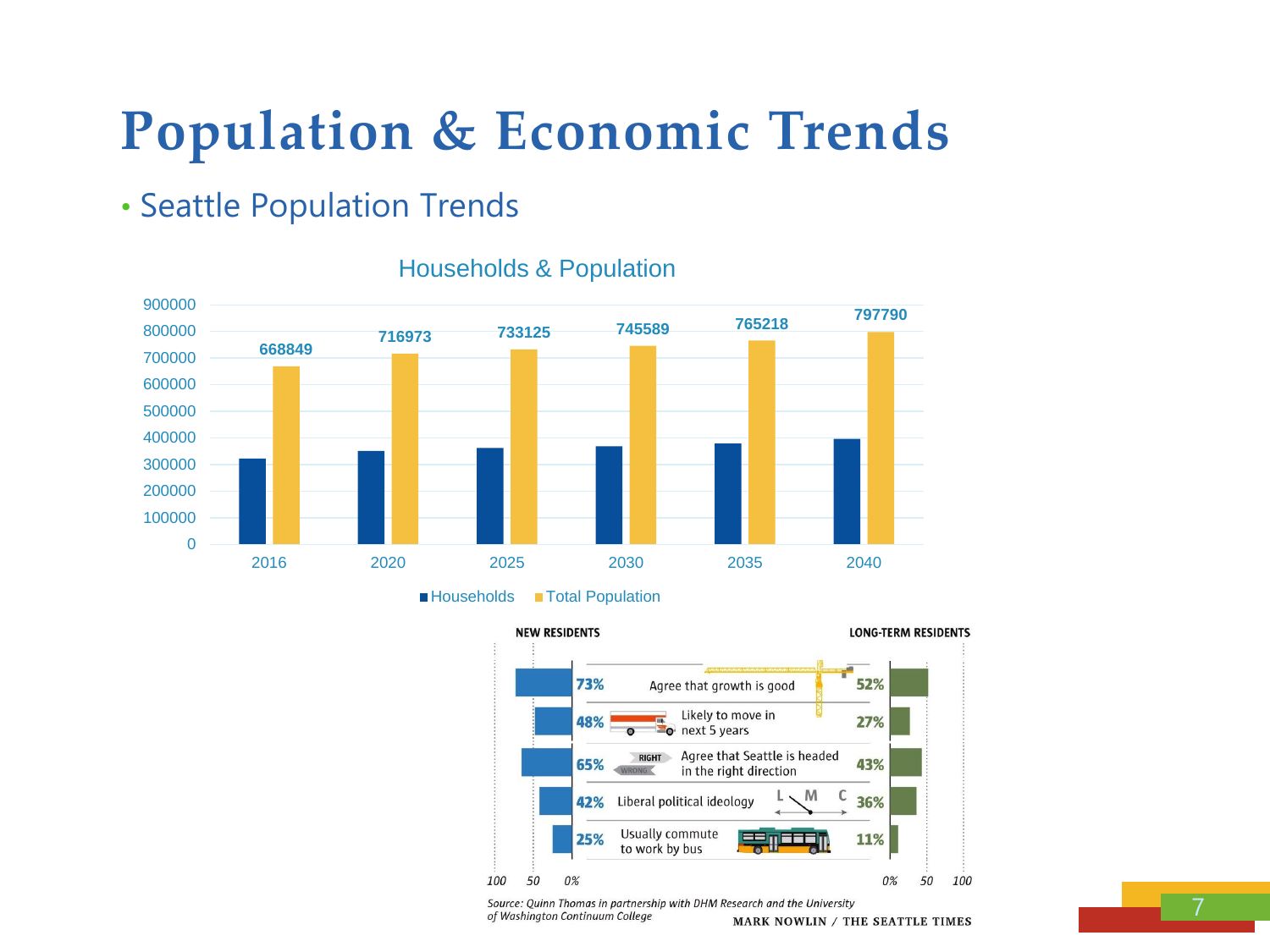## **Recreation Participation Trends**

#### • National Leisure Trends





Source: National Bureau of Labor Statistics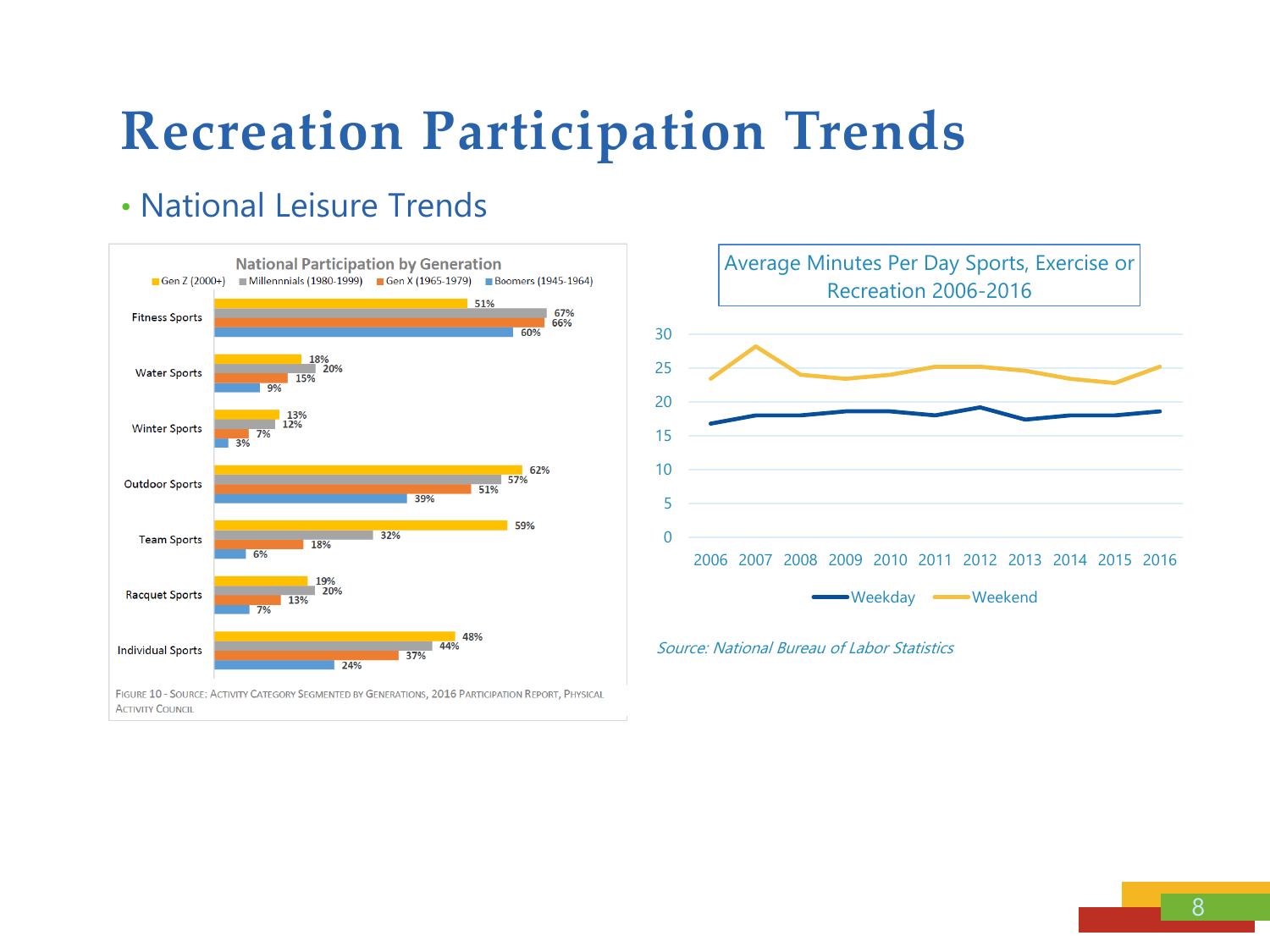### **Recreation Trends**

#### • Benchmark Cities



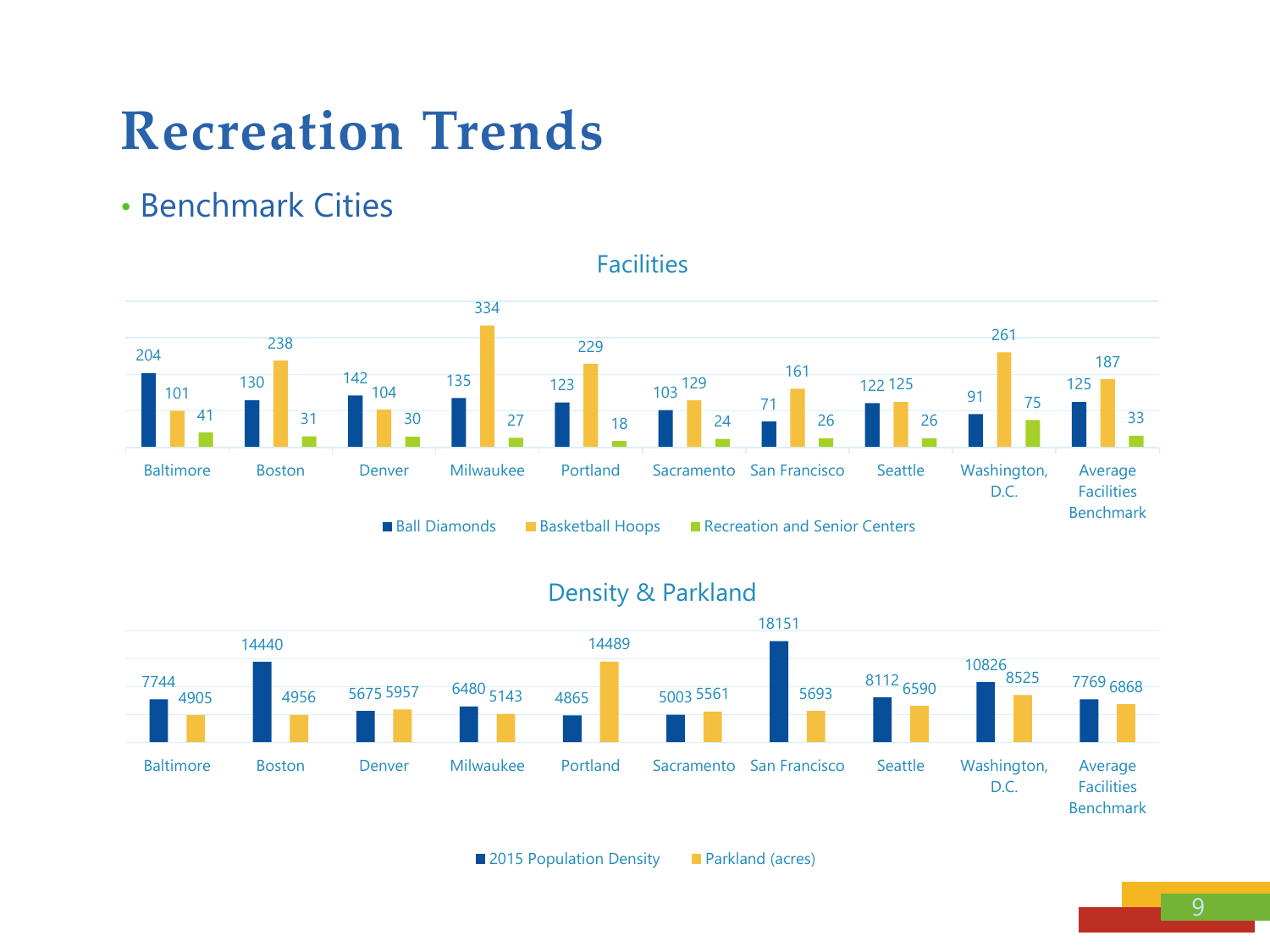## **Recreation Participation Trends**

#### • Seattle Leisure Trends



#### Relative Facility Spending

Net Percent Respondents More/Less



#### Frequency Park Use

 $\blacksquare$  More than 10 Times per Year  $\blacksquare$  More than 2 Times per Year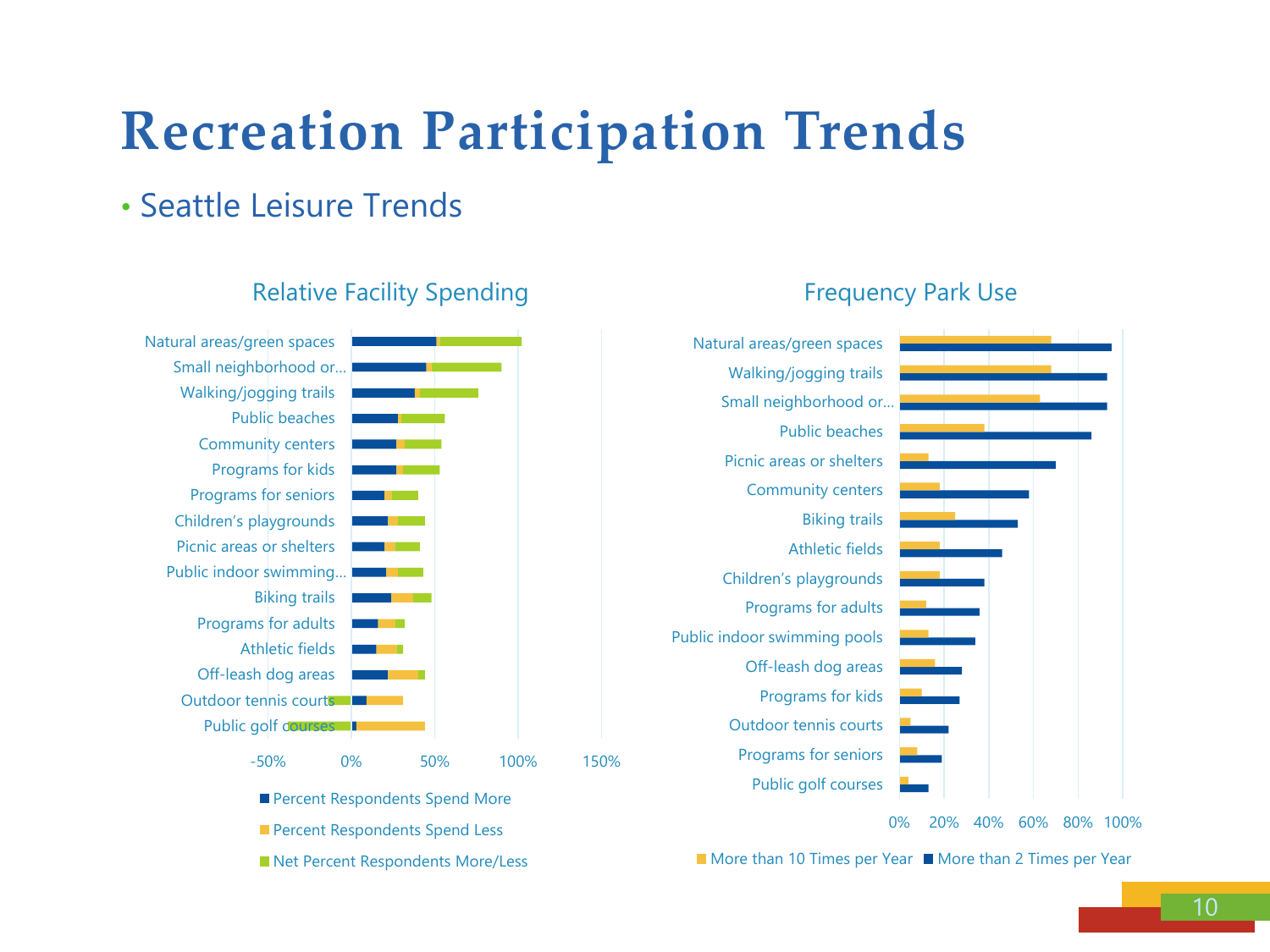## **Public Outreach/Engagement Plan**

- Joint engagement of Board of Park Commissioners & Park District Oversight Committee (PDOC) to review 2nd Park District Financial Plan
- City Council's parks committee will provide input and receive regular updates on both efforts
- Outreach will include underserved populations, new residents, recreation groups, City staff, and SPR staff
- Focus groups for key issues viewpoints, Olmsted parks, Sports Advisory Council, Associated Recreation Council (ARC), and various stakeholders
- Conduct statistically valid resident survey build on 2016 survey
- Online and social media outreach and input